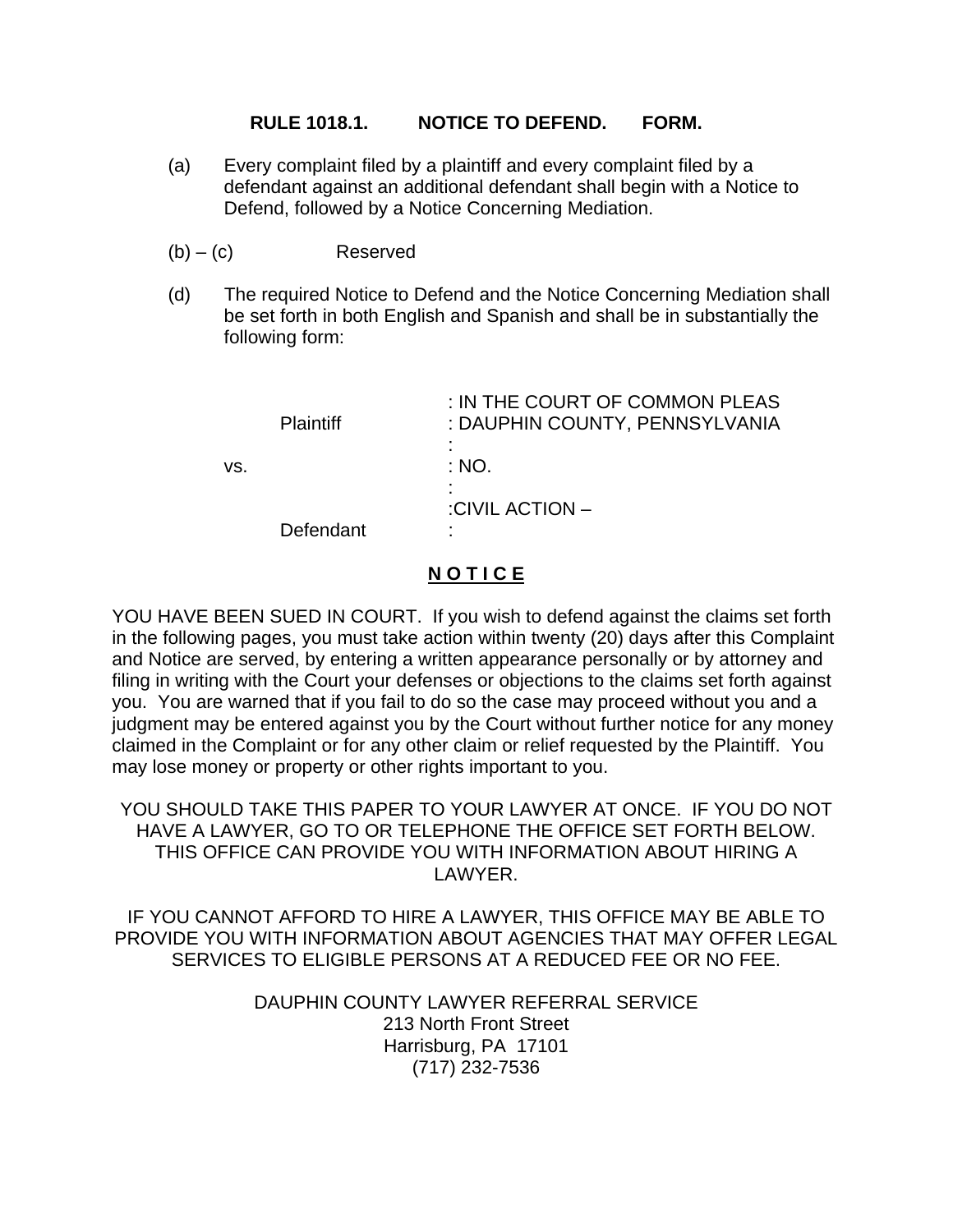#### **NOTICE CONCERNING MEDIATION OF ACTIONS PENDING BEFORE THE COURT OF COMMON PLEAS OF DAUPHIN COUNTY**

The Judges of the Court of Common Pleas of Dauphin County believe that mediation of lawsuits is a very important component of dispute resolution. Virtually all lawsuits can benefit in some manner from mediation.

The Court has adopted Dauphin County Local Rule 1001 to encourage the use of mediation. This early alert enables litigants to determine the best time during the life of their lawsuit for a mediation session. The intent of this early alert is to help the parties act upon the requirement to consider good faith mediation at the optimal time.

The Dauphin County Bar Association provides mediation services and can be reached at 717-232-7536. Free mediation sessions for pro bono cases referred by MidPenn Legal Services are available through the DCBA.

## **A V I S O**

USTED HA SIDO DEMANDADO/A EN CORTE. Si usted desea defenderse de las demandas que se presentan más adelante en las siguientes páginas, debe tomar acción dentro de los próximos veinte (20) días después de la notificación de esta Demanda y Aviso radicando personalmente o por medio de un abogado una comparecencia escrita y radicando en la Corte por escrito sus defensas de, y objecciones a, las demandas presentadas aquí en contra suya. Se le advierte de que si usted falla de tomar acción como se describe anteriormente, el caso puede proceder sin usted y un fallo por cualquier suma de dinero reclamada en la demanda o cualquier otra reclamación o remedio solicitado por el demandante puede ser dictado en contra suya por la Corte sin más aviso adicional. Usted puede perder dinero o propiedad u otros derechos importantes para usted.

USTED DEBE LLEVAR ESTE DOCUMENTO A SU ABOGADO INMEDIATAMENTE. SI USTED NO TIENE UN ABOGADO, LLAME O VAYA A LA SIGUIENTE OFICINA. ESTA OFICINA PUEDE PROVEERLE INFORMACION A CERCA DE COMO CONSEGUIR UN ABOGADO.

SI USTED NO PUEDE PAGAR POR LOS SERVICIOS DE UN ABOGADO, ES POSIBLE QUE ESTA OFICINA LE PUEDA PROVEER INFORMACION SOBRE AGENCIAS QUE OFREZCAN SERVICIOS LEGALES SIN CARGO O BAJO COSTO A PERSONAS QUE CUALIFICAN.

> DAUPHIN COUNTY LAWYER REFERRAL SERVICE 213 North Front Street Harrisburg, PA 17101